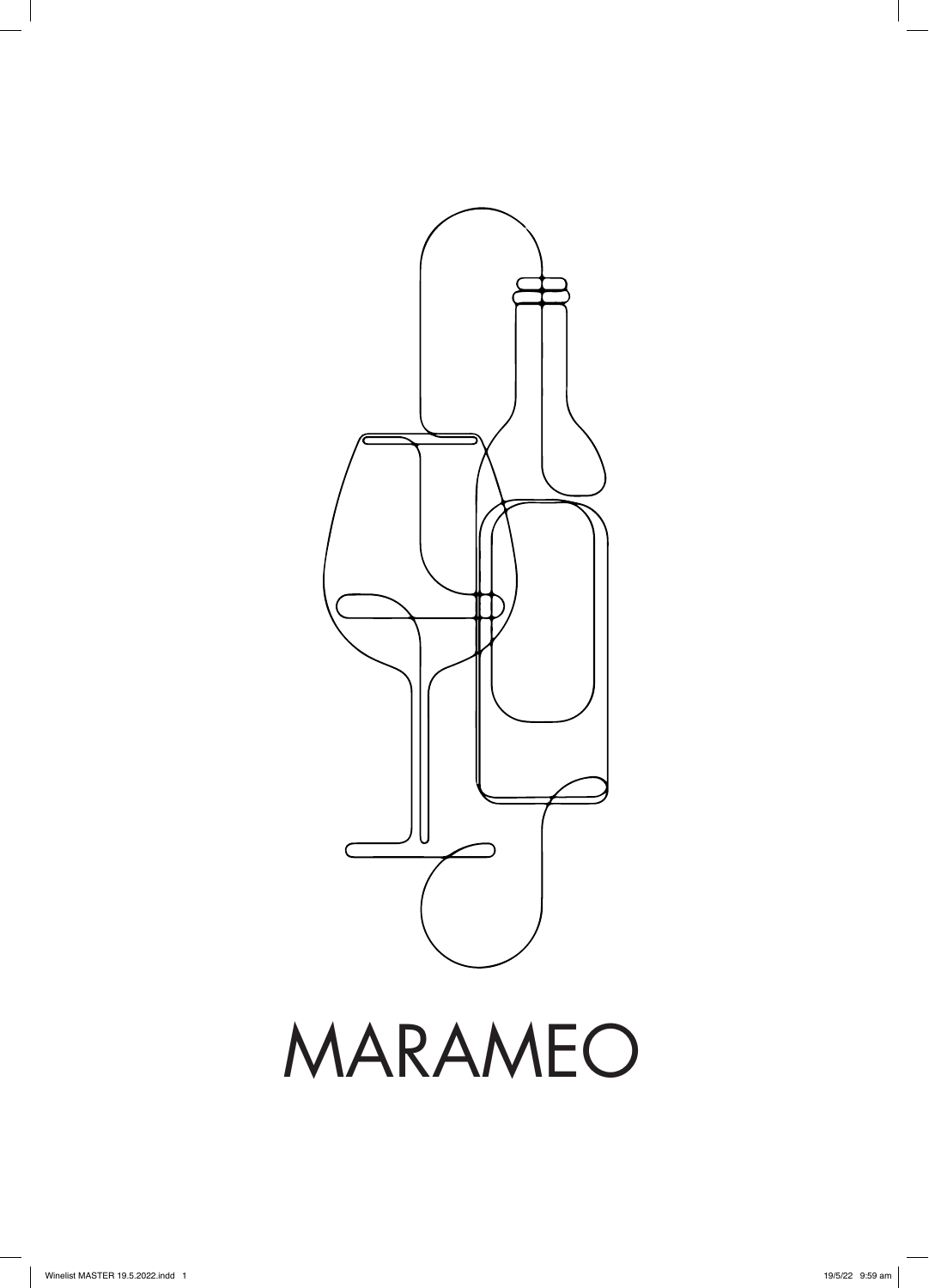# WINE BY THE GLASS

#### SPARKLING + CHAMPAGNE

|           |                                                        |                      | 120ml | 750ml |
|-----------|--------------------------------------------------------|----------------------|-------|-------|
| NV.       | <b>Casa Canevel</b> Prosecco                           | Veneto, IT $16$ 75   |       |       |
| <b>NV</b> | Nicolas Feuillatte Reserve Brut Chardonnay, Pinot Noir | Champagne, FR 28 195 |       |       |

#### **WHITE**

|                                                   |                  | 150ml | 750ml |
|---------------------------------------------------|------------------|-------|-------|
| 2016 KT 'Melva' Riesling                          | Clare Valley, SA | 16    | 75    |
| 2020 Orsogna Pecorino [ORG] [TAP]                 | Abruzzo, IT      | 13    | 60    |
| 2020 Pieropan Soave Classico Garganega, Trebbiano | Veneto, IT       | 18    | 85    |
| 2017 Bannockburn Sauvignon Blanc                  | Geelong, VIC     | 16    | 75    |
| 2019 St Michael-Eppan Pinot Grigio                | Alto Adige, IT   | 18    | 85    |
| 2019 William Fevre Petit Chablis                  | Chablis, FR      | 21    | 100.  |

#### SKIN CONTACT + NON ALCOHOLIC

|     | 2020 Rameau d'Or Grenache, Cinsault, Rose         | Provence, FR 16 75         |  |
|-----|---------------------------------------------------|----------------------------|--|
|     | 2021 Kanenas 'Leeno' Friulano, Moscato            | Morn. Peninsula, VIC 17 80 |  |
| NV. | NON #3 Yuzu, Verjus, Organic Cane sugar, Cinnamom | Melbourne, VIC 14 65       |  |

#### RED

|      | 2020 Orsogna Primitivo [ORG] [TAP]                       | Puglia, IT         | 13 | 60  |
|------|----------------------------------------------------------|--------------------|----|-----|
|      | 2019 Toolangi 'Pauls Lane' Pinot Noir                    | Yarra Valley, VIC  | 21 | 100 |
|      | 2018 Vola Vole Montepulciano                             | Abruzzo, IT        | 17 | 80  |
|      | 2020 Manuel Marinaci 'Tango' Nebbiolo, Freisa            | Piedmont, IT       | 21 | 100 |
|      | 2018 Monsalto 'La Commenda' Chianti Sangiovese           | Tuscany, IT        | 17 | 80  |
| 2019 | Izway 'Rob & Les' Shiraz                                 | Barossa Valley, SA | 16 | 75  |
|      | 2019 Calabretta Etna Rosso 'Gaio Gaio' Nerello Mascalese | Sicily, IT         | 20 | 95  |

#### SWEET + FORTIFIED

| 2021 Heggies Estate Botrytis Riesling          | Eden Valley, SA                          | -15      | 60 |
|------------------------------------------------|------------------------------------------|----------|----|
| Mr. Pickwick Port<br>Penfolds Grandfather Port | Barossa Valley, SA<br>Barossa Valley, SA | 16<br>20 |    |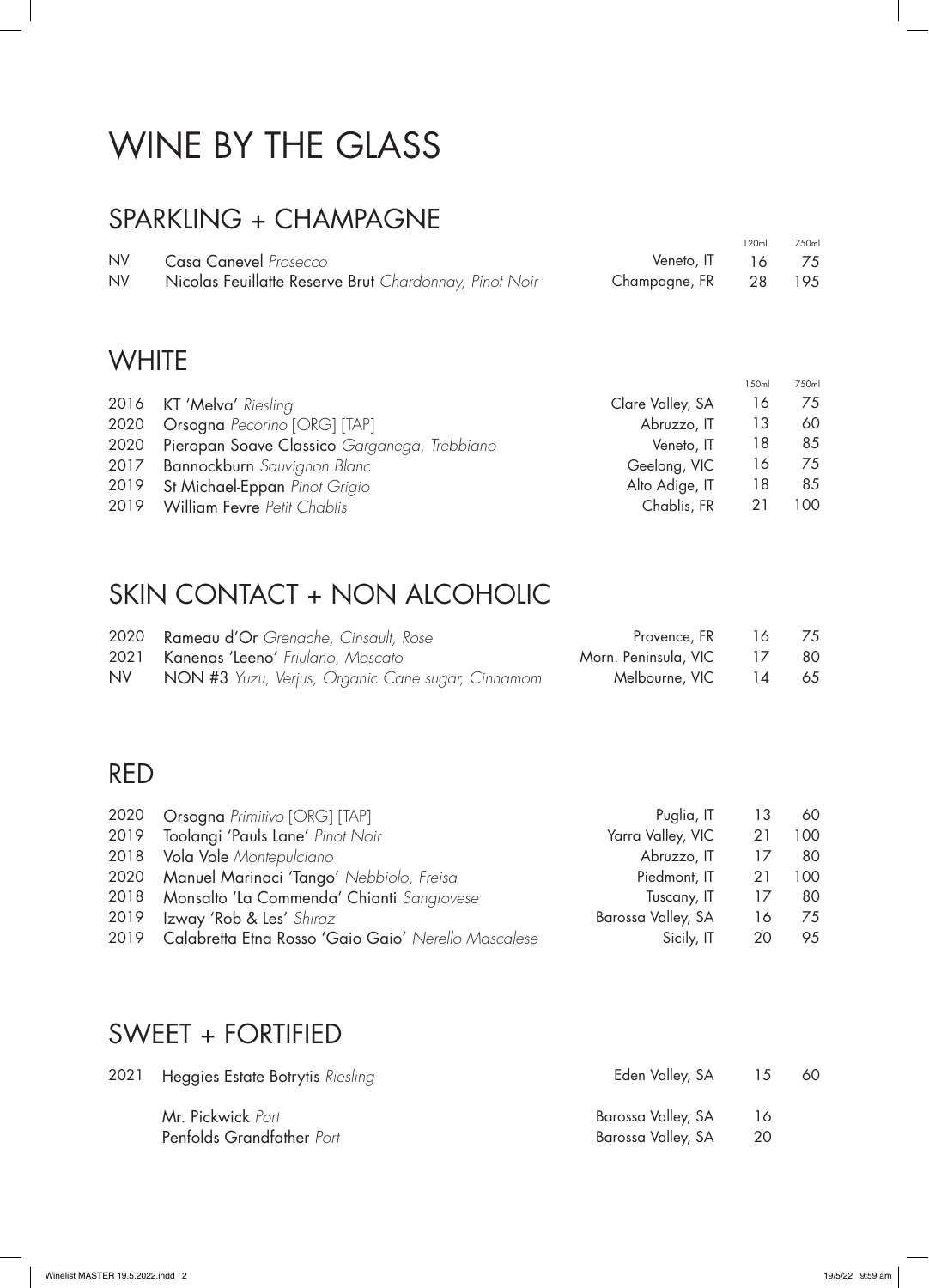#### BUBBLES

| 2017      | Cornelius 'Blanc de Blanc' Chardonnay                             | Geelong, VIC      | 125 |
|-----------|-------------------------------------------------------------------|-------------------|-----|
| 2017      | Sinapius 'Blanc de Noirs' Pinot Noir, Pinot Meunier               | Pipers Brook, TAS | 145 |
| 2012      | Kate Hill Chardonnay, Pinot Noir                                  | Coal River, TAS   | 100 |
| <b>NV</b> | Casa Canevel Prosecco                                             | Veneto, IT        | 75  |
| <b>NV</b> | Castello di Roncade 'Patriarca' Rose' Pinot Noir                  | Veneto, IT        | 65  |
| <b>NV</b> | Ca'Del Bosco Franciacorta Chardonnay, Pinot Nero                  | Lombardy, IT      | 180 |
| 2016      | Ca'Del Bosco Franciacorta 'Dosage Zero' Chardonnay, Pinot Nero    | Lombardy, IT      | 300 |
| 2020      | I Love Monsters 'La Birba' Rosato Lacrima [ORG] [NAT]             | Marche, IT        | 90  |
| 2019      | I Love Monsters 'Il Pestifero' Verdicchio, Sangiovese [ORG] [NAT] | Marche, IT        | 85  |
| <b>NV</b> | Nicolas Feuillatte Reserve Brut Chardonnay, Pinot Noir            | Champagne, FR     | 195 |
| <b>NV</b> | Laherte Freres Rose de Meunier Extra Brut Pinot Meunier           | Champagne, FR     | 220 |
| <b>NV</b> | Louis Roederer '242' Chardonnay, Pinot Noir, Pinot Meunier [BIO]  | Champagne, FR     | 210 |
| 2013      | Louis Roederer 'Cristal' Brut Chardonnay, Pinot Noir [BIO]        | Champagne, FR     | 650 |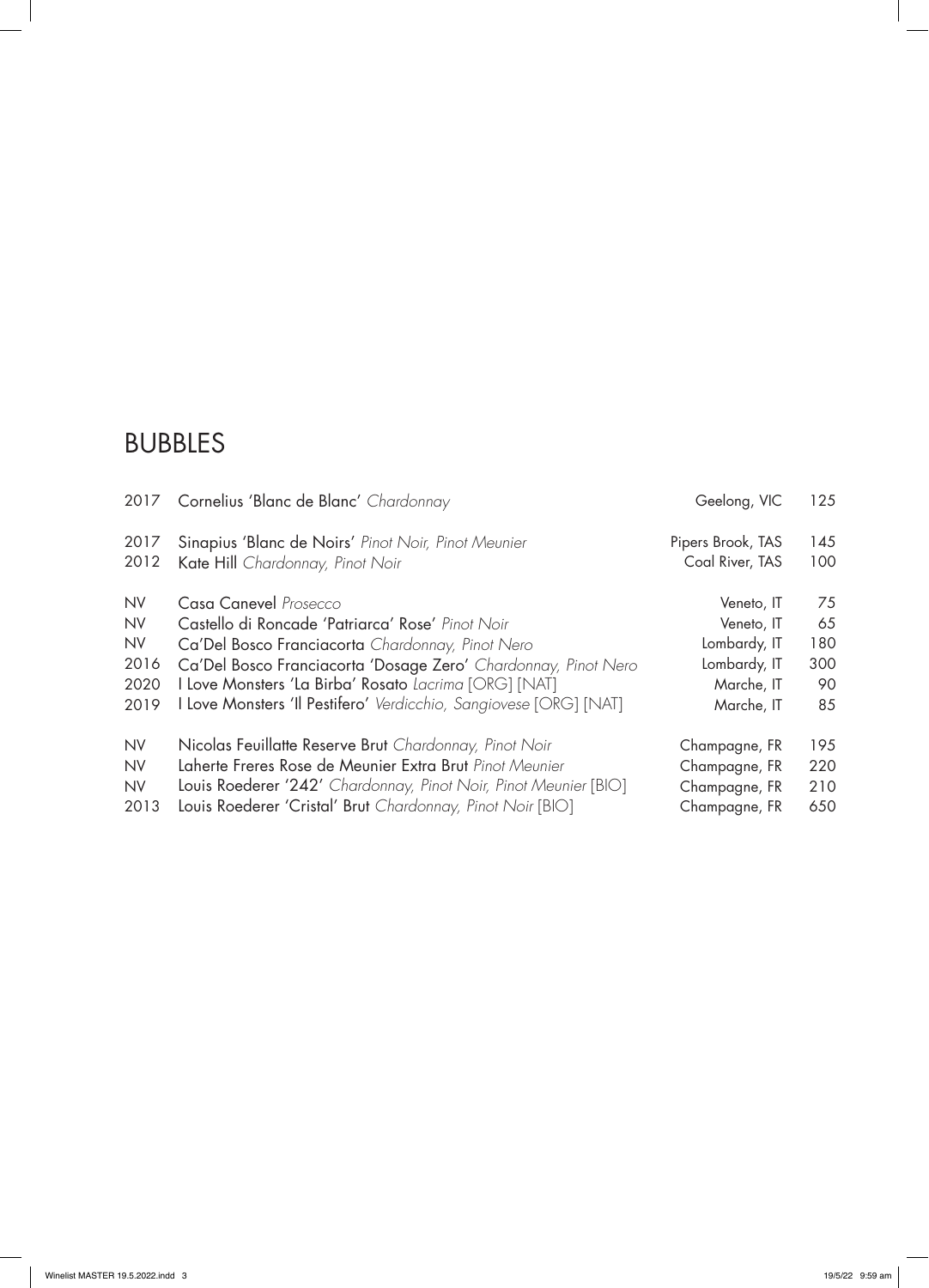## **WHITE**

| 2018 | Dott. Malvasia Istriana [500ml]                            | Heathecote, VIC      | 60  |
|------|------------------------------------------------------------|----------------------|-----|
| 2021 | Kanenas 'Xanthe' Fiano [NAT]                               | Morn. Peninsula, VIC | 65  |
| 2021 | Kanenas 'Leeno' Friulano, Moscato [NAT]                    | Morn. Peninsula, VIC | 80  |
| 2017 | Bannockburn Sauvignon Blanc                                | Geelong, VIC         | 75  |
| 2021 | Knight Granite Hills '1971 Block' Riesling                 | Macedon, VIC         | 90  |
| 2017 | Mount Mary 'Reflexion' Fume Blanc                          | Yarra Valley, VIC    | 95  |
| 2019 | Mount Mary 'Triolet' Sauvignon Blanc, Semillon, Muscadet   | Yarra Valley, VIC    | 200 |
| 2020 | Oxbow Pinot Grigio                                         | Adelaide Hills, SA   | 59  |
| 2021 | Protero 'Aromatico' Gewurtztraminer, Riesling, Pinot Gris  | Adelaide Hills, SA   | 65  |
| 2017 | Whisson Lake 'Le Gris de Noir' Pinot Noir                  | Adelaide Hills, SA   | 130 |
| 2016 | KT 'Melva' Riesling                                        | Clare Valley, SA     | 70  |
| 2021 | Grosset 'Polish Hill' Riesling                             | Clare Valley, SA     | 145 |
| 2019 | Corymbia Chenin Blanc [ORG]                                | Swan Valley, WA      | 70  |
| 2020 | St. Michael-Eppan Pinot Grigio                             | Alto Adige, IT       | 85  |
| 2020 | Visintini Ribolla Gialla                                   | Friuli, IT           | 80  |
| 2020 | Jermann 'Vinnae' Ribolla Gialla, Friulano                  | Friuli, IT           | 135 |
| 2018 | Massimo Rivetti 'Aurelia' Arneis                           | Piedmont, IT         | 70  |
| 2020 | Pieropan Soave Clasisco Garganega, Trebbiano               | Veneto, IT           | 85  |
| 2020 | Quintarelli Bianco Secco Chardonnay, Garganega, Trebbiano  | Veneto, IT           | 200 |
| 2020 | Orsogna Pecorino [ORG] [TAP]                               | Abruzzo, IT          | 60  |
| 2019 | I Love Monsters 'La Vergine' Verdicchio [ORG] [NAT]        | Marche, IT           | 100 |
| 2018 | Tenuta Di Tavignano 'Misco' Verdicchio                     | Marche, IT           | 120 |
| 2019 | Roccafiore 'Fiordaliso' Grechetto                          | Umbria, IT           | 65  |
| 2018 | Marchese Delle Saline 'Tiade' Etna Bianco Carricante       | Sicily, IT           | 130 |
| 2019 | Tenuta di Fessina 'Erse' Etna Bianco Carricante, Cataratto | Sicily, IT           | 90  |
| 2018 | Kir-Yianni 'High Altitude' Assyrtiko                       | Amyndon, GR          | 75  |
| 2016 | Artemis Karamolegos Assyrtiko                              | Santorini, GR        | 120 |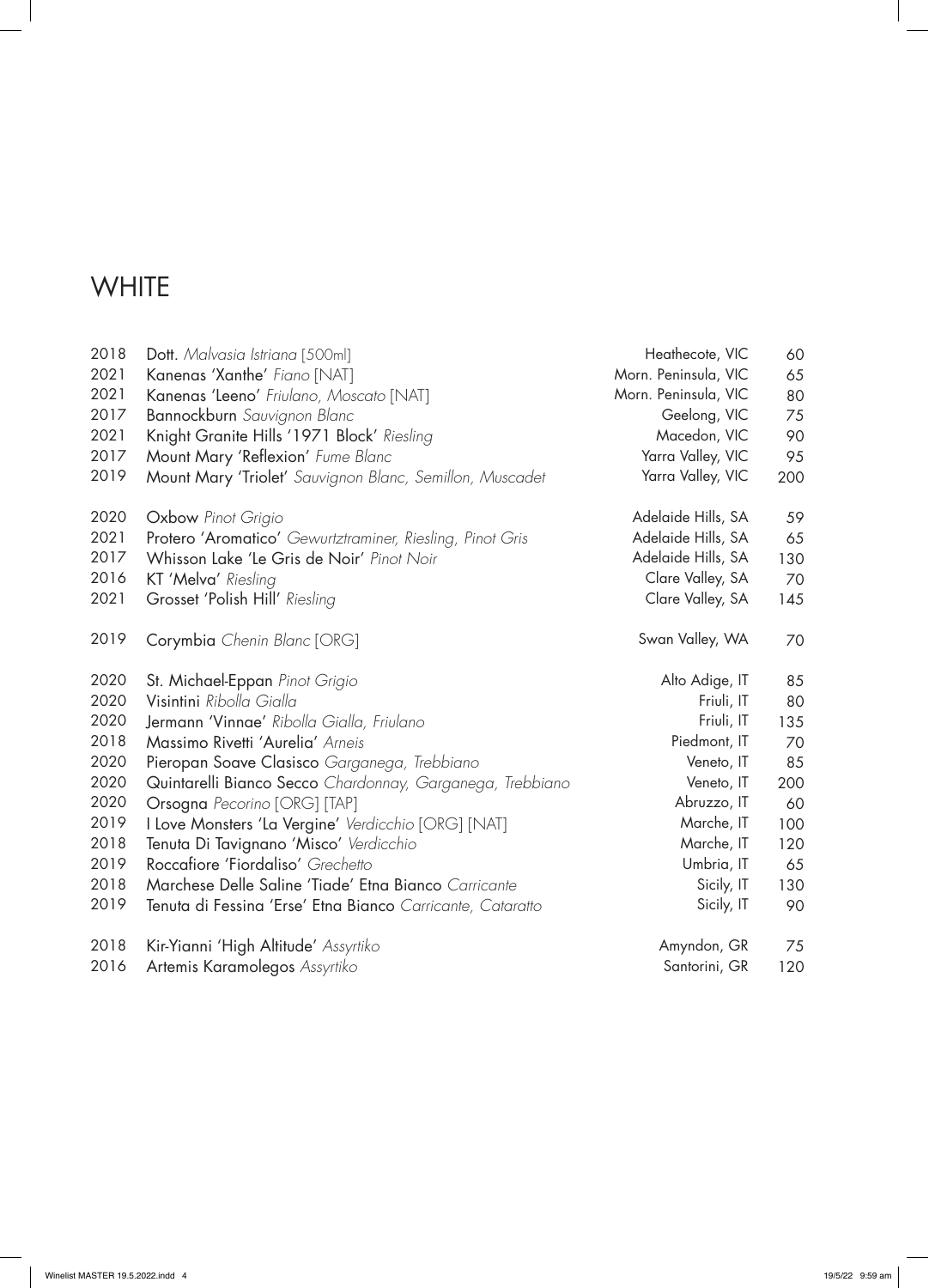## **WHITE**

| 2019 | Rob Hall Chardonnay                       | Yarra Valley, VIC    | 70  |
|------|-------------------------------------------|----------------------|-----|
| 2014 | TarraWarra 'Reserve' Chardonnay           | Yarra Valley, VIC    | 145 |
| 2019 | Mount Mary Chardonnay                     | Yarra Valley, VIC    | 260 |
| 2021 | Garagiste ' Le Stagiaire' Chardonnay      | Morn. Peninsula, VIC | 75  |
| 2016 | Cornelius 'Kincardine' Chardonnay         | Geelong, VIC         | 120 |
| 2020 | By Farr 'GC' Chardonnay                   | Geelong, VIC         | 290 |
| 2018 | Bass River '1835' Chardonnay              | Gippsland, VIC       | 80  |
| 2019 | Rill House 'My Deer Bride' Chardonnay     | Macedon, VIC         | 135 |
|      |                                           |                      |     |
| 2019 | Novum Chardonnay                          | Martinborough, NZ    | 130 |
| 2019 | Koyama 'Mountford Liason' Chardonnay      | North Cantebury, NZ  | 90  |
|      |                                           |                      |     |
| 2016 | Thelema 'Mountain Vineyard' Chardonnay    | Stellenbosch, ZAF    | 85  |
|      |                                           |                      |     |
|      |                                           |                      |     |
| 2020 | Verget 'Terres de Pierres' Chardonnay     | Burgundy, FR         | 130 |
| 2019 | Le Domaine d'Henri Chablis AC Chardonnay  | Burgundy, FR         | 145 |
| 2019 | William Fevre Petit Chablis AC Chardonnay | Burgundy, FR         | 100 |

## PINK

| 2020 Rameau d'Or Rose' Grenache, Cinsault, Syrah         | Provence, FR <sub>75</sub> |  |
|----------------------------------------------------------|----------------------------|--|
| 2019 Ott 'Clos Mireille' Rose' Grenache, Cinsault, Syrah | Provence, FR 110           |  |
| 2020 Bastille Blanche Bandol AC Mourvèdre, Cinsault      | Bandol, FR <sub>135</sub>  |  |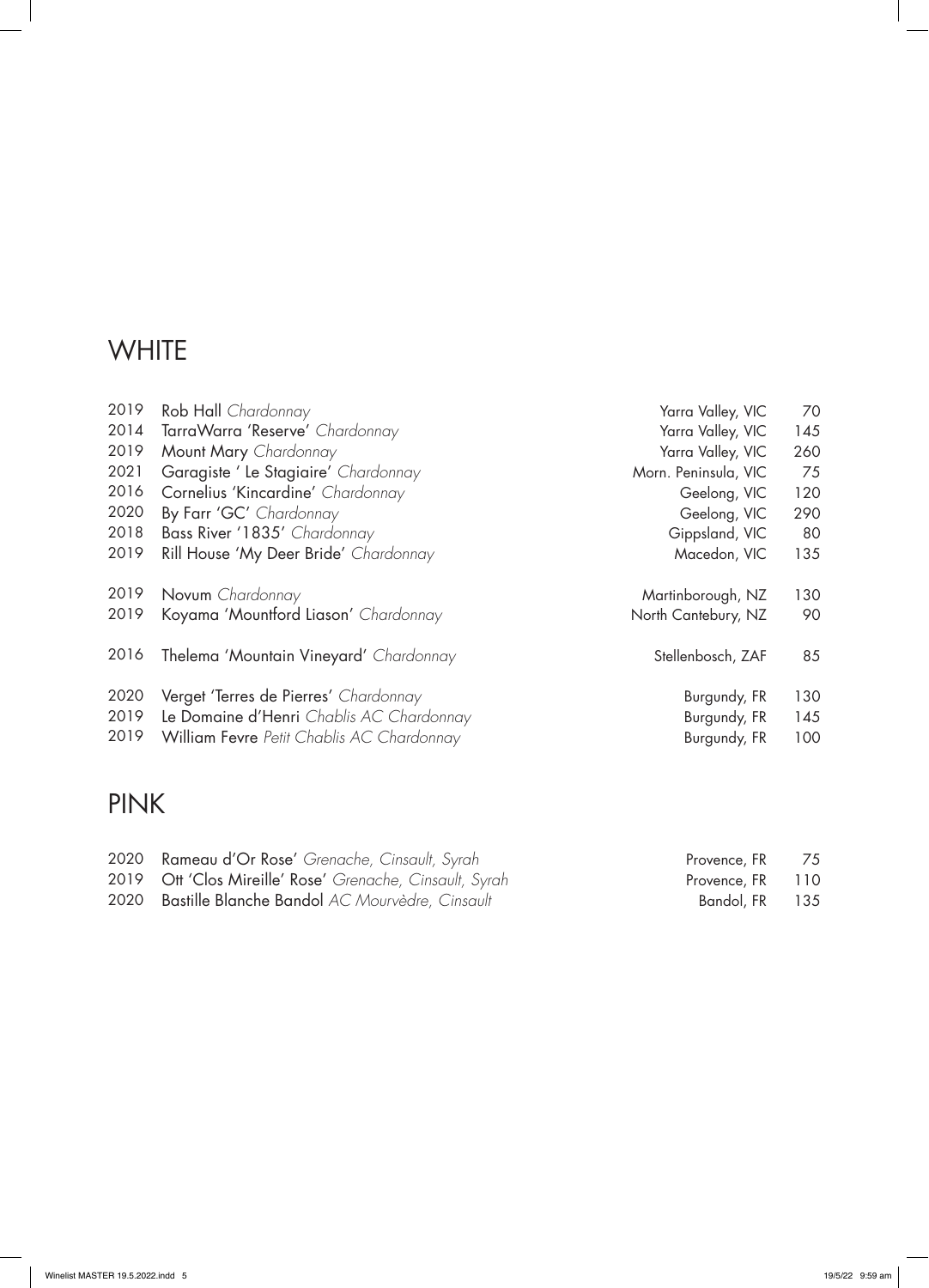| 2018 | <b>Brothers Mclean Pinot Noir</b>                 | Morn. Peninsula, VIC  | 110 |
|------|---------------------------------------------------|-----------------------|-----|
| 2021 | Bass River '1835' Pinot Noir                      | Gippsland, VIC        | 85  |
| 2019 | Toolangi 'Pauls Lane' Pinot Noir                  | Yarra Valley, VIC     | 100 |
| 2021 | Timo Mayer 'Volcanic' Pinot Noir                  | Yarra Valley, VIC     | 130 |
| 2021 | Jane Eyre Pinot Noir                              | Yarra Valley, VIC     | 140 |
| 2015 | Cornelius 'Norfolk Vineyard' Pinot Noir           | Geelong, VIC          | 125 |
| 2019 | Rill House 'Dashing Red Fox' Pinot Noir           | Spring Hill, VIC      | 155 |
| 2018 | Whisson Lake 'White Label' Pinot Noir             | Adelaide Hills, SA    | 135 |
| 2018 | Prophet's Rock 'Home Vineyard' Pinot Noir         | Central Otago, NZ     | 145 |
| 2018 | Burn Cottage Pinot Noir [BIO]                     | Central Otago, NZ     | 155 |
| 2019 | Novum Pinot Noir                                  | Marlborough, NZ       | 135 |
| 2015 | Marjan Simcic 'Opoka' Pinot Noir                  | Brda, SL              | 240 |
| 2019 | Viña Ventisquero 'Soul of the Andes' Pinot Noir   | Casablanca Valley, CL | 60  |
| 2020 | Uva Non Gratis Gamay                              | Beaujolais, FR        | 60  |
| 2020 | Laurent & Hugo Thevenet 'Tu m'Tiens au Jus' Gamay | Beaujolais, FR        | 85  |
| 2018 | Château Des Jacques 'Moulin a Vent' AOC Gamay     | Beaujolais, FR        | 115 |
| 2019 | Anne Sophie Dubois 'Les Labourons' AC Gamay       | Beaujolais, FR        | 150 |
| 2017 | Kir-Yianni 'Kali Riza' Xinomavro                  | Amyndeon, GR          | 75  |
| 2013 | Elinos Talaras 'Naoussa' Xinomavro                | Imathia, GR           | 90  |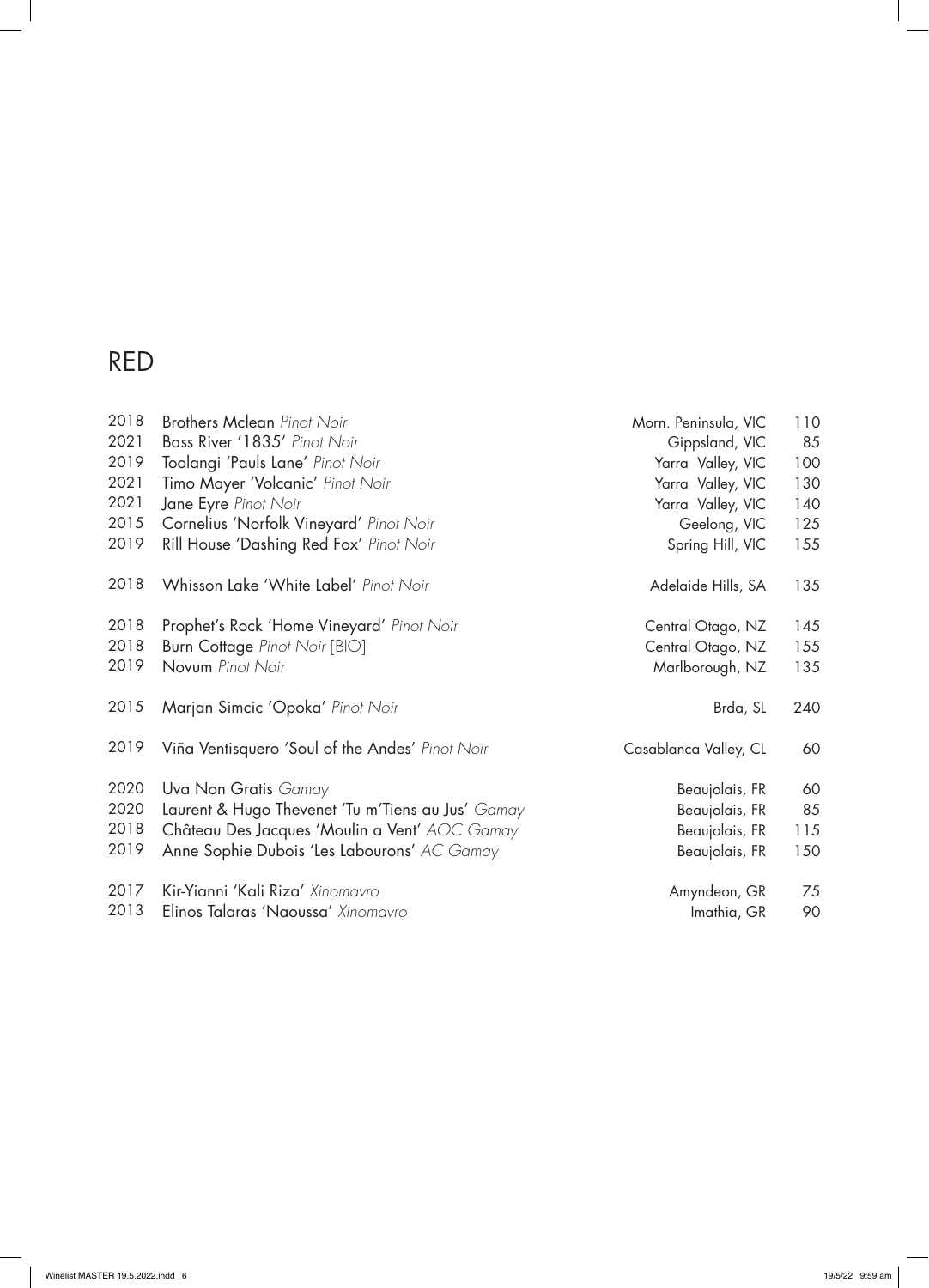$\overline{\phantom{a}}$ 

| 2018 | Dott. Pavana [Chilled 500ml]                                     | Heathecote, VIC    | 70  |
|------|------------------------------------------------------------------|--------------------|-----|
| 2019 | <b>Oxbow</b> Sangiovese                                          | Adelaide Hills, SA | 59  |
| 2020 | Le Marie Dolcetto [ORG]                                          | Piedmont, IT       | 60  |
| 2020 | Manuel Marinaci 'Tango' Nebbiolo                                 | Piedmont, IT       | 100 |
| 2019 | Bruno Rocca 'Fralu' Nebbiolo                                     | Piedmont, IT       | 135 |
| 2016 | Ellio Altare 'Giarborina' Nebbiolo                               | Piedmont, IT       | 340 |
| 2018 | Balbi Soprani Barbaresco Nebbiolo                                | Piedmont, IT       | 135 |
| 2016 | Massimo Rivetti 'Froi' Barbaresco Nebbiolo [ORG]                 | Piedmont, IT       | 195 |
| 2013 | Manuel Marinacci Barbaresco Nebbiolo                             | Piedmont, IT       | 280 |
| 2014 | Manuel Marinacci Barbaresco Nebbiolo                             | Piedmont, IT       | 250 |
| 2015 | Manuel Marinacci Barbaresco Nebbiolo                             | Piedmont, IT       | 220 |
| 2018 | Produttori del Barbaresco Nebbiolo                               | Piedmont, IT       | 240 |
| 2012 | Bera 'Basarin' Riserva Barbaresco Nebbiolo                       | Piedmont, IT       | 260 |
| 2017 | Balbi Soprani Barolo Nebbiolo [ORG]                              | Piedmont, IT       | 160 |
| 2018 | Trediberri Barolo Nebbiolo                                       | Piedmont, IT       | 210 |
| 2015 | Ellio Altare 'Unoperuno' Barolo Riserva Nebbiolo                 | Piedmont, IT       | 950 |
| 2018 | Marchetti Alpe Retiche Nebbiolo                                  | Lombardy, IT       | 115 |
| 2014 | Sandrofay 'Ronco del Picchio' Sforzato di Nebbiolo               | Lombardy, IT       | 240 |
| 2018 | Visintini Friuli Colli Corientali Refosco                        | Friuli, IT         | 80  |
| 2010 | Visintini Colli Orientali Pignolo                                | Friuli, IT         | 125 |
| 2019 | Lenotti Bardolino Classico Corvina, Rondinella                   | Veneto, IT         | 55  |
| 2018 | Accordini Valpolicella Ripasso Corvina, Corvione, Rondinella     | Veneto, IT         | 100 |
| 2016 | Castellani 'iCastei' Valpolicella Amarone                        | Veneto, IT         | 270 |
| 2016 | Marion Valpolicella Amarone                                      | Veneto, IT         | 340 |
| 2014 | Quintarelli Giuseppe Valpolicella Corvina, Corvinone, Rondinella | Veneto, IT         | 450 |
| 2019 | Vola Vole Montepulciano d'Abruzzo                                | Abruzzo, IT        | 80  |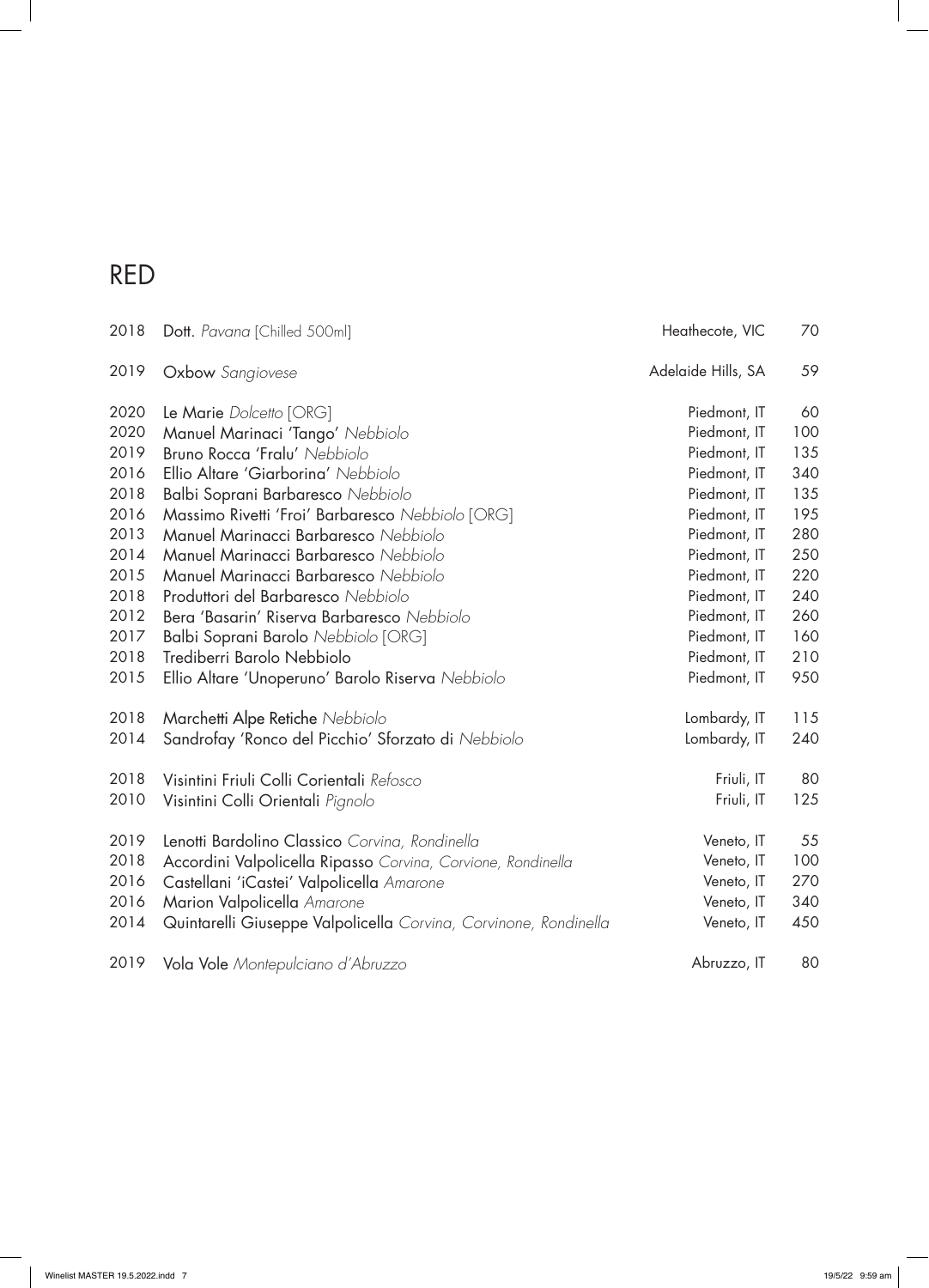| 2020 | Pandolfa 'Federico' Sangiovese [ORG]                                 | Emiglia-Romania, IT | 65  |
|------|----------------------------------------------------------------------|---------------------|-----|
| 2018 | Monsalto 'La Commenda' Chianti Sangiovese                            | Tuscany, IT         | 80  |
| 2019 | Poggio al Sole Chianti Classico Sangiovese                           | Tuscany, IT         | 105 |
| 2017 | Campriano 'Buccia Nera' Chianti Classico Sangiovse [ORG]             | Tuscany, IT         | 125 |
| 2013 | Vignamaggio 'Mona Lisa' Chianti Sangiovese                           | Tuscany, IT         | 220 |
| 2017 | Antinori 'Tignanello' Sangiovese, Cab. Sauvignon, Cab. Franc         | Tuscany, IT         | 380 |
| 2014 | Antinori 'Tignanello' Sangiovese, Cab. Sauvignon, Cab. Franc         | Tuscany, IT         | 450 |
| 2019 | Casanova di Neri 'Irrosso' Rosso di Montalcino Sangiovese Grosso     | Tuscany, IT         | 100 |
| 2016 | Querce Bettina Rosso Montalcino Sangiovese Grosso                    | Tuscany, IT         | 110 |
| 2016 | San Giorgio 'Ugolforte' Brunello di Montalcino Sangiovese Grosso     | Tuscany, IT         | 245 |
| 2017 | Tenuta San Guido 'Sassicaia' Cabernet Sauvignon, Cab. Franc          | Tuscany, IT         | 600 |
| 2019 | Bosco de Medici 'Lavaruba' Aglianico, Piedirosso                     | Campania, IT        | 85  |
| 2014 | Tenuta del Meriggio 'Taurasi' Aglianico                              | Campania, IT        | 125 |
| 2016 | Umani Ronchi 'Cumaro' Montepulciano, Sangiovese                      | Marche, IT          | 140 |
| 2020 | Orsogna Primitivo [ORG] [TAP]                                        | Puglia, IT          | 60  |
| 2019 | Viglione 'Maioliche' Primitivo                                       | Puglia, IT          | 70  |
| 2016 | Antica Enotria Nero di Troia                                         | Puglia, IT          | 90  |
| 2018 | Masseri Li Velli 'Askos' Malvasia Nera                               | Puglia, IT          | 140 |
| 2017 | COS Cerasuolo di Vittoria Nero d'Avola, Frappato                     | Sicily, IT          | 130 |
| 2018 | Villagrande Etna Nerello Mascalese, Nerello Cappucio                 | Sicily, IT          | 95  |
| 2018 | Marchese Delle Saline 'Tiade' Etna Nerello Mascalese                 | Sicily, IT          | 130 |
| 2019 | Calabretta 'Gaio Gaio' Nerello Mascalese                             | Sicily, IT          | 95  |
| 2018 | Fessina 'Erse' Etna Nerello Mascalese, Nerello Cappucio              | Sicily, IT          | 100 |
| 2019 | Girolamo Russo 'a Rina' Etna Nerello Mascalese, Nerello Cappucio     | Sicily, IT          | 125 |
| 2018 | Terre Nerre 'Santo Spirito' Etna Nerello Mascalese, Nerello Cappucio | Sicily, IT          | 210 |
| 2015 | Marchese Delle Saline 'Meridiano15' Nerello Mascalese                | Sicily, IT          | 230 |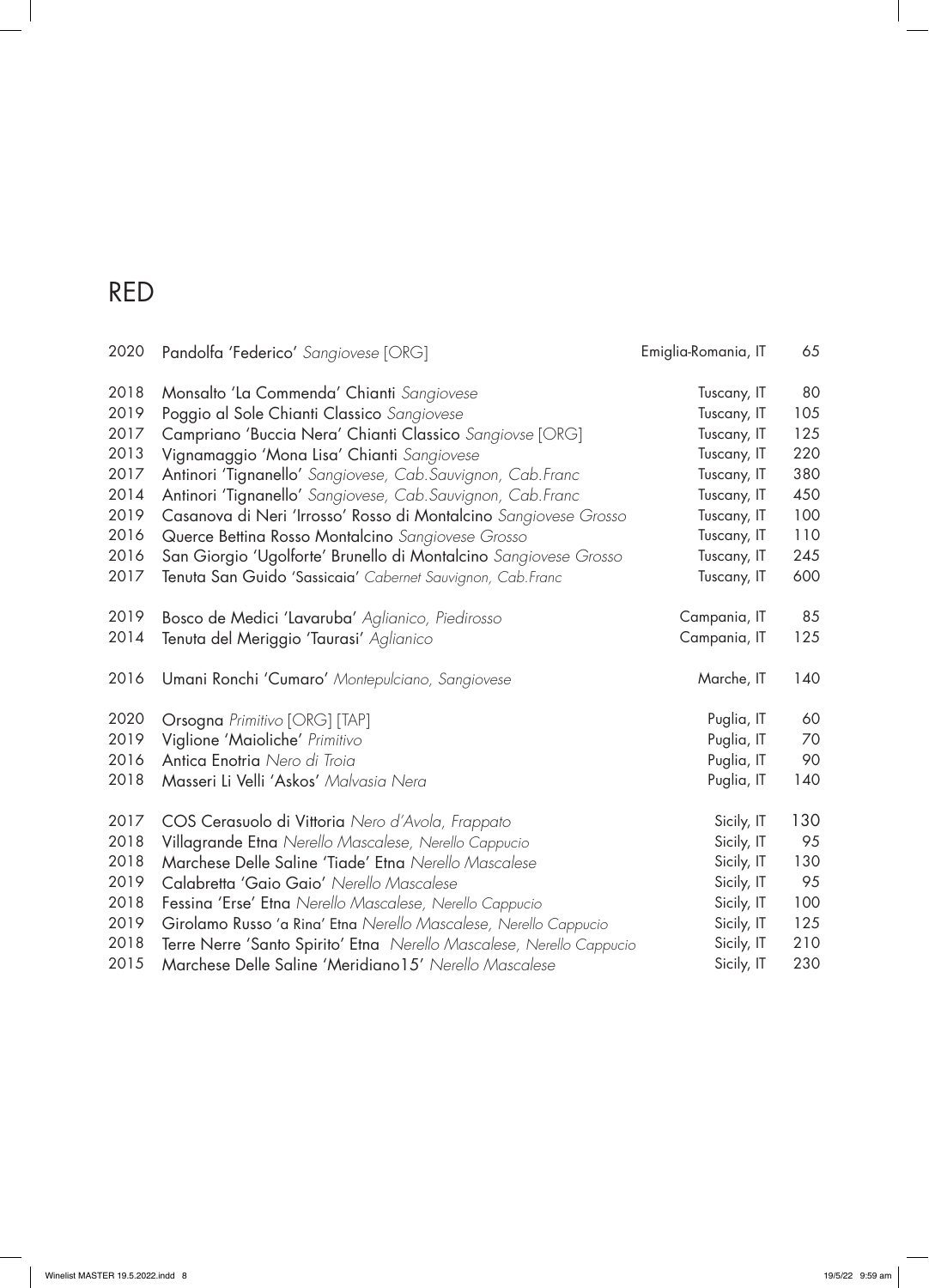$\overline{\phantom{a}}$ 

| 2021 | Timo Mayer ' Blody Hill Villages' Shiraz                      | Yarra Valley, VIC   | 85  |
|------|---------------------------------------------------------------|---------------------|-----|
| 2019 | Mac Forbes 'Hugh' Cabernet Sauvingnon, Cab. Franc             | Yarra Valley, VIC   | 145 |
| 2016 | Mount Mary 'Quintet' Cabernet Sauvignon, Merlot, Cab. Franc   | Yarra Valley, VIC   | 380 |
| 2019 | Izway 'Rob + Les' Shiraz                                      | Barossa Valley, SA  | 75  |
| 2018 | Yelland & Papps Greenock Shiraz                               | Barossa Valley, SA  | 90  |
| 2018 | Izway 'Bruce' Shiraz                                          | Barossa Valley, SA  | 130 |
| 2019 | Gibson 'Reserve' Shiraz                                       | Barossa Valley, SA  | 115 |
| 2018 | Rockford 'Rod & Spur' Shiraz, Cabernet                        | Barossa Valley, SA  | 135 |
| 2017 | Rockford 'Basket Press' Shiraz                                | Barossa Valley, SA  | 225 |
| 2002 | Henschke 'Keyneton Euphonium' Shiraz                          | Barossa Valley, SA  | 295 |
| 2013 | Izway 'Don' Shiraz                                            | Barossa Valley, SA  | 350 |
| 2017 | Grosset 'Nereus' Shiraz                                       | Clare Valley, SA    | 110 |
| 2016 | Poonawatta 'The Cuttings' Shiraz                              | Eden Valley, SA     | 120 |
| 2021 | Aphelion 'Confluence' Grenache                                | McLaren Vale, SA    | 85  |
| 2016 | Shirvington Cabernet Sauvignon                                | McLaren Vale, SA    | 90  |
| 2013 | Shirvington 'The Redwind' Shiraz                              | McLaren Vale, SA    | 135 |
| 2015 | Brash Higgins 'Omensetter' Shiraz [BIO]                       | McLaren Vale, SA    | 190 |
| 2018 | Heartland 'Director's Cut' Cabernet Sauvignon                 | Langhorne Creek, SA | 85  |
| 2014 | Leeuwin Estate 'Art Series' Cabernet Sauvignon                | Margaret River, WA  | 270 |
| 2016 | Maxime Graillot 'Domaine des Lises' Crozes-Hermitage AC Syrah | Rhone, FR           | 150 |
| 2010 | Château Carbonnieux Grand Cru Cabernet, Merlot, Cab. Franc    | Bordeaux, FR        | 325 |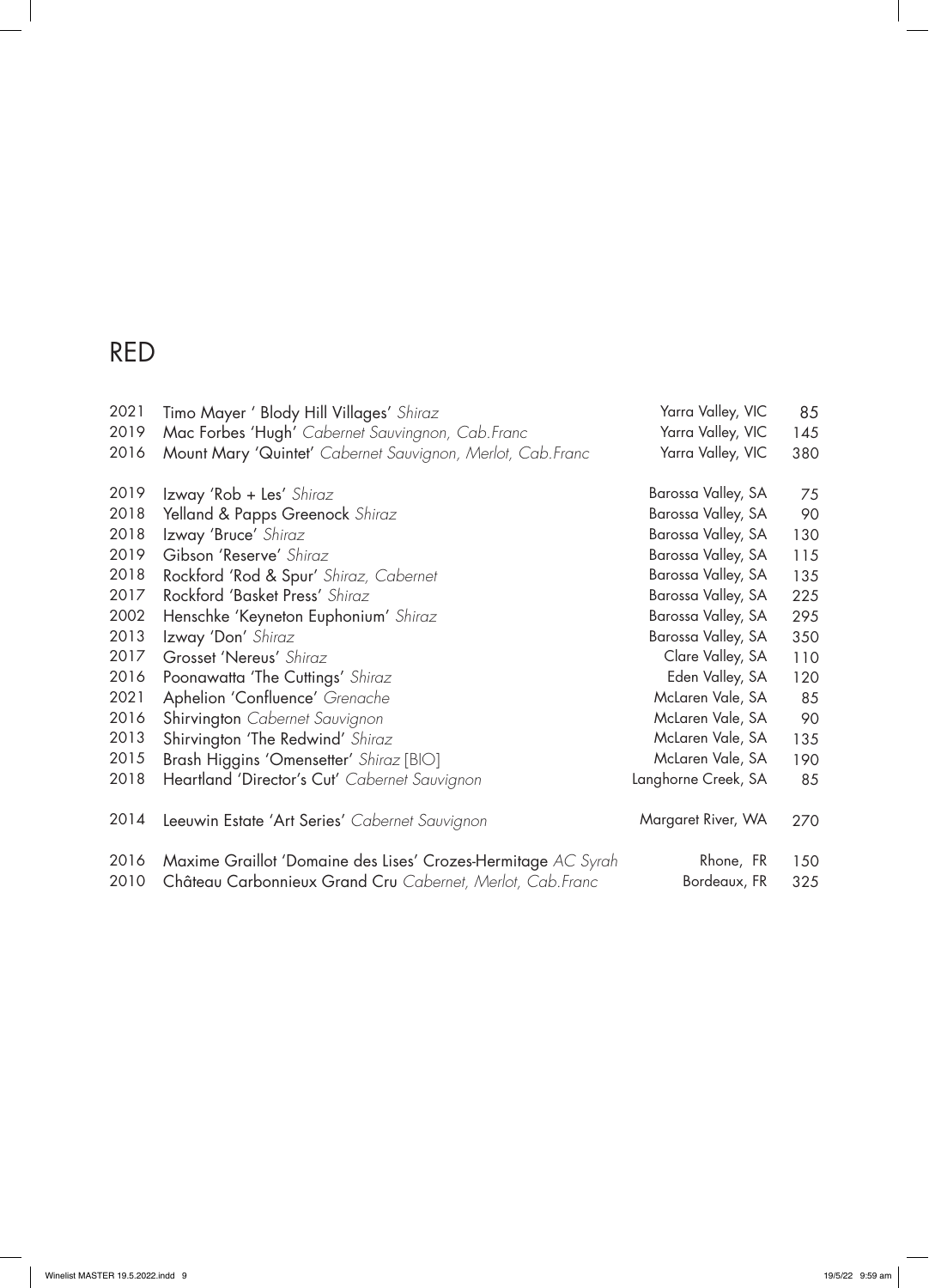## SWEET / LIQUEUR / VERMOUTH

| Mr. Pickwicks Port                | Barossa Valley, SA | 16             |      |
|-----------------------------------|--------------------|----------------|------|
| Penfolds Grandfather Port         | Barossa Valley, SA | 20             |      |
| Heggies Botrytis Riesling [375ml] | Eden Valley, SA    | $15$ $\sim$    | - 55 |
| Valdespino Pedro Ximénez          | Jerez, SP          | $\overline{5}$ |      |

| <b>Grand Marnier</b>         | Cognac, FR       | 12 |
|------------------------------|------------------|----|
| St. Germain                  | Haute Savoie, FR | 13 |
| Ricard                       | Marseille, FR    | 12 |
| Pernod                       | Pontarlier, FR   | 11 |
| Cointreau                    | Rémy, FR         | 12 |
| Baileys                      | Dublin, IE       | 12 |
| Lucano Coffee & Cacao        | Basilicata, IT   | 11 |
| Lucano Sambuca               | Basilicata, IT   | 12 |
| St Maria al Monte Limoncello | Calabria, IT     | 13 |
| St Maria al Monte Amaretto   | Calabria, IT     | 12 |
| Frangelico                   | Piedmont, IT     | 12 |

| Noilly Prat                   | Marseille, FR  |    |
|-------------------------------|----------------|----|
| Lucano Vermouth del Cavaliere | Basilicata, IT | 10 |
| Carpano Antica Formula        | Piedmont, IT   | 14 |
| Cocchi Americano Bianco       | Piedmont, IT   | 12 |
| Cocchi Chinato                | Piedmont, IT   | 13 |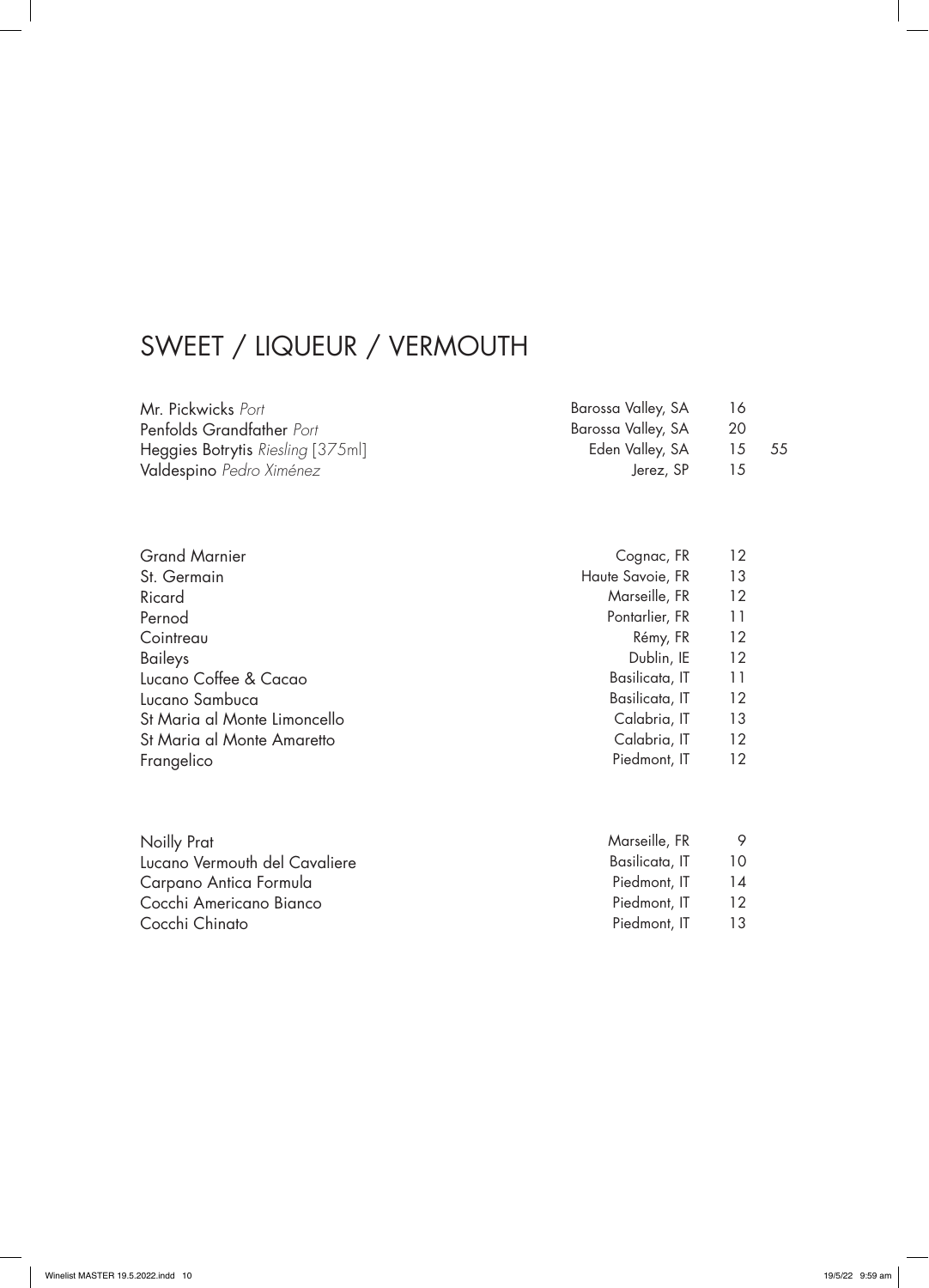## BITTER / GRAPPA / COGNAC

| <b>Okar</b> Amaro            | Adelaide, AU       | 12 <sup>°</sup>   |
|------------------------------|--------------------|-------------------|
| Autonomy Amaro               | Melbourne, AU      | 14                |
| Mr.Black Amaro               | Sydney, AU         | 16                |
| <b>Lucano</b> Amaro          | Basilicata, IT     | 11                |
| Del Capo Amaro               | Calabria, IT       | 11                |
| Montenegro Amaro             | Emilia Romagna, IT | 12 <sup>°</sup>   |
| Nonino 'Quintessentia' Amaro | Friuli, IT         | 15                |
| <b>Averna</b> Amaro          | Sicily, IT         | $12 \overline{ }$ |
| Aperol                       | Lombardy, IT       | 11                |
| Campari                      | Lombardy, IT       | 13                |

| Nonino Moscato, Grappa                     | Friuli, IT   | 17 |
|--------------------------------------------|--------------|----|
| 2011 Berta 'Tre Soli Tre' Nebbiolo, Grappa | Friuli, IT   | 27 |
| Nonino 'Vendemmia' Wood Aged Grappa        | Friuli, IT   | 17 |
| Quaglia 'Classica' Grappa                  | Piedmont, IT | 14 |
| Marolo 'Monriondo' Barbera, Grappa         | Piedmont, IT | 18 |
| Marolo 9yo Barolo, Grappa                  | Piedmont, IT | 24 |

| Delord VSOP                            | Armagnac, FR | 16              |
|----------------------------------------|--------------|-----------------|
| 1985 Delord Recolte                    | Armagnac, FR | 22              |
| 1979 Delord Tenareze                   | Armagnac, FR | 25              |
| Dudognon Reserve des Ancetres          | Cognac, FR   | 35              |
| Hennessy VS                            | Cognac, FR   | 12 <sup>°</sup> |
| Paul Giraud VSOP Grande Champagne 8 Yr | Cognac, FR   | 20.             |
| Calvados Domfrontais                   | Normandy, FR | 19              |
|                                        |              |                 |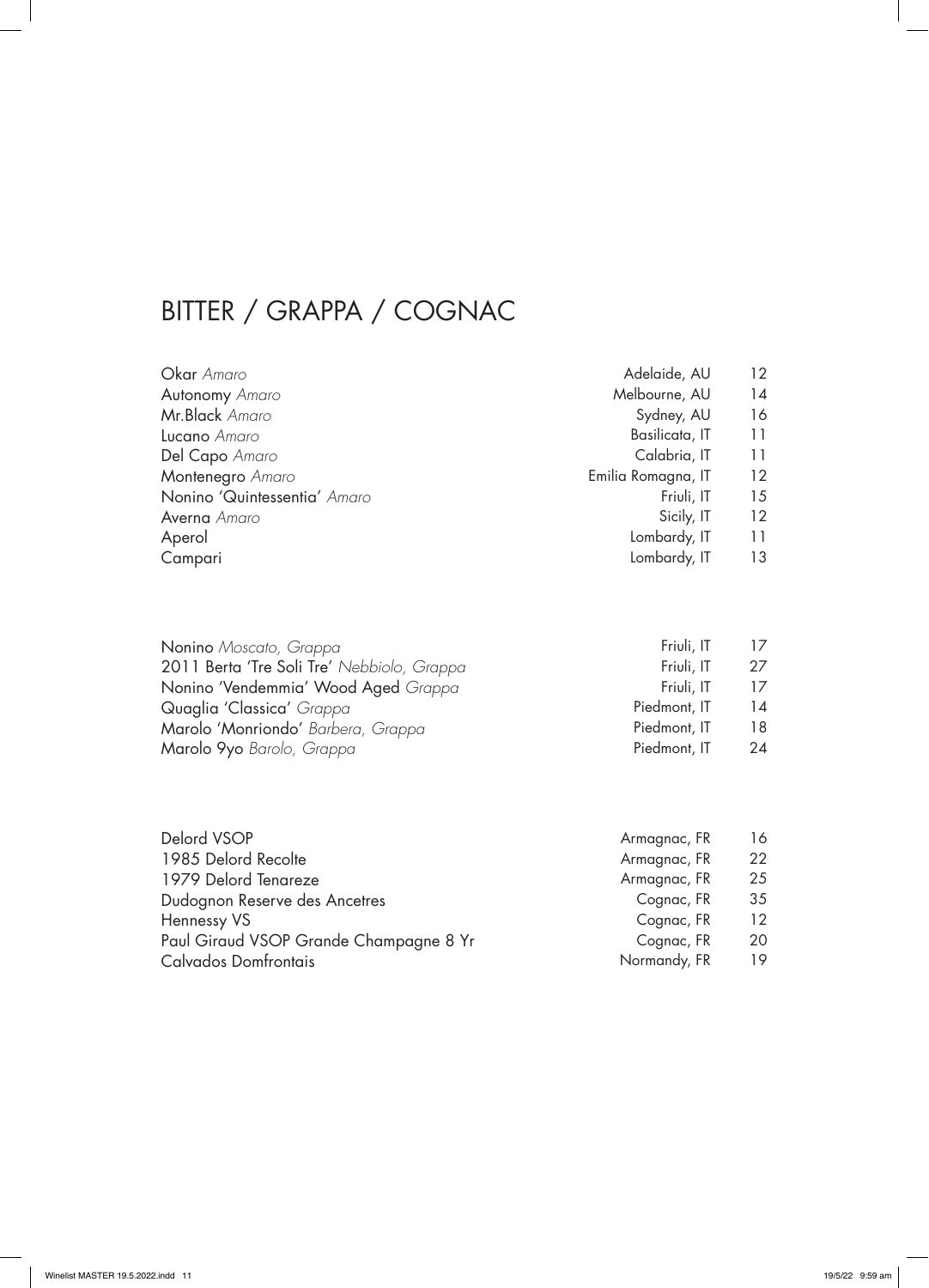#### VODKA / GIN

| Cape Grim 666 Vodka                 | Tasmania, AU         | 14 |
|-------------------------------------|----------------------|----|
| Hartshorn Sheep Whey Vodka          | Tasmania, AU         | 16 |
| Grey Goose Vodka                    | Picardy, FR          | 15 |
| <b>Chopin</b> Vodka                 | Krzesk, PL           | 12 |
| Zubrowka - Bison Grass <i>Vodka</i> | Polmos Białystok, PL | 13 |
| Belvedere Vodka                     | Zyrardów, PL         | 15 |
|                                     |                      |    |
|                                     |                      |    |

78 Degrees *Gin* 78 Degrees Sunset *Gin* Widges The Melbourne Gin Company *Dry Gin* Best Day Ever *Gin* Archie Rose Signature *Dry Gin* Hartshorn Sheep Whey *Gin* Dasher+Fisher Ocean *Gin* Four Pillars 'Bloody Shiraz' *Gin* Four Pillars Rare *Dry Gin* Four Pillars Olive *Gin* Monkey 47 *Gin* Martin Miller's *Gin* Bathtub *Gin* Bombay Sapphire *Gin* Goldy *Gin* Plymouth Sloe *Gin* Tanqueray *Gin* Tanqueray No. 10 *Gin* Malfy *Gin* Malfy Grapefruit *Gin* Nikka Coffey *Gin* Hendrick's *Gin*

| Adelaide Hills, AU    | 15 |
|-----------------------|----|
| Adelaide Hills, AU    | 16 |
| Melbourne, AU         | 13 |
| Melbourne, AU         | 14 |
| Melbourne, AU         | 16 |
| Sydney, AU            | 16 |
| Tasmania, AU          | 19 |
| Tasmania, AU          | 17 |
| Yarra Valley, AU      | 18 |
| Yarra Valley, AU      | 15 |
| Yarra Valley, AU      | 16 |
| Baden-Württemberg, DE | 18 |
| Birmingham, ENG       | 16 |
| London, ENG           | 17 |
| London, ENG           | 12 |
| London, ENG           | 15 |
| Plymouth, ENG         | 13 |
| London, ENG           | 13 |
| London, ENG           | 17 |
| Piedmont, IT          | 14 |
| Piedmont, IT          | 14 |
| Miyagi, JP            | 18 |
| Girvan, SCT           | 16 |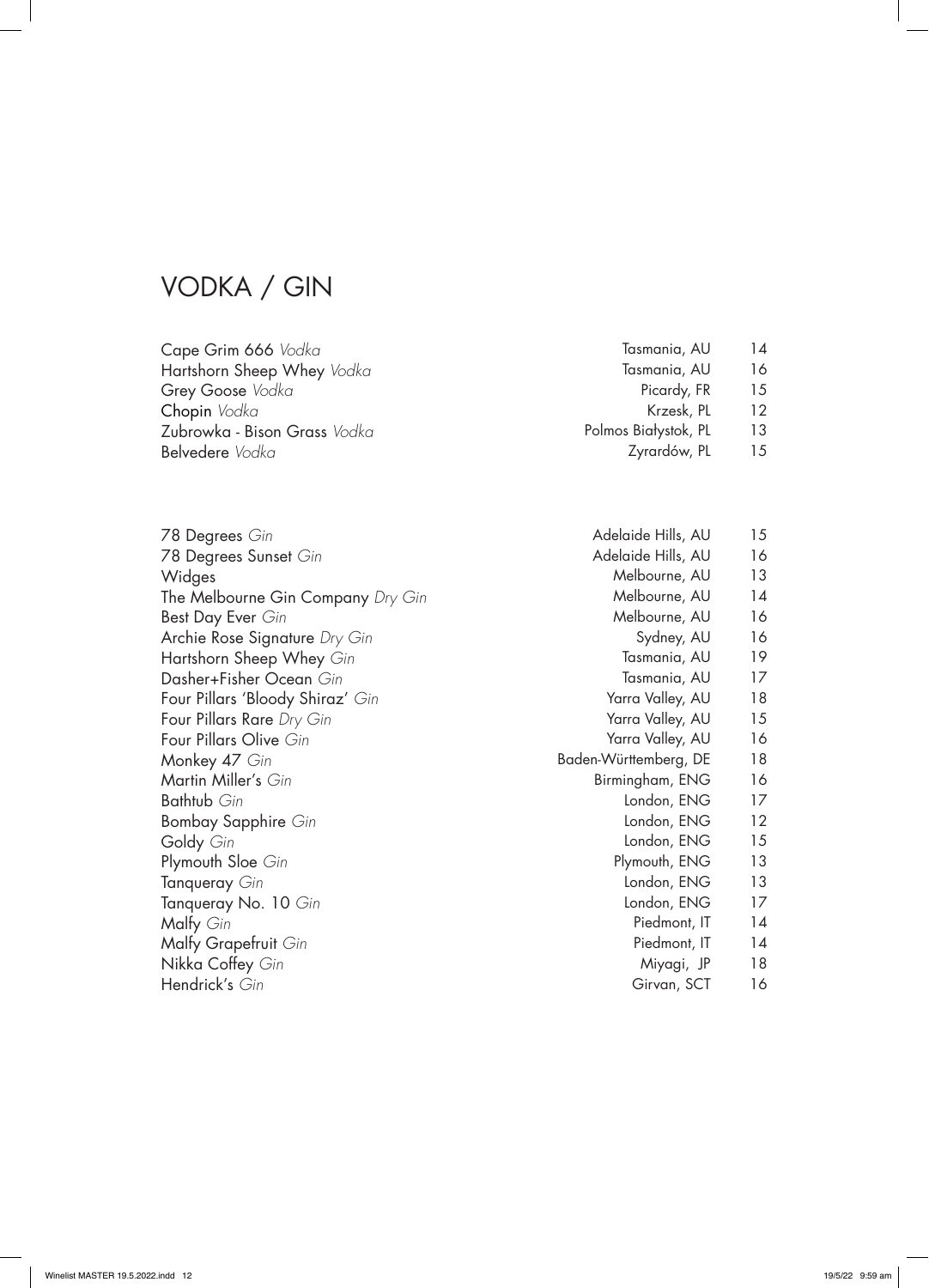## TEQUILA / RUM / BOURBON

| 1800 Anejo Tequila                 | Jalisco, MX | 18 |
|------------------------------------|-------------|----|
| Clase Azul Reposado Tequila        | Jalisco, MX | 38 |
| Don Fulano Reposado <i>Tequila</i> | Jalisco, MX | 24 |
| Olmeca Altos Plata Tequila         | Jalisco, MX | 13 |
| Cenote Anejo <i>Tequila</i>        | Jalisco, MX | 26 |
| Patrón XO Café Tequila             | Jalisco, MX | 14 |
| Herradura Plata Tequila            | Jalisco, MX | 17 |
| Herradura Reposado Tequila         | Jalisco, MX | 19 |
| Herradura Anejo <i>Tequila</i>     | Jalisco, MX | 21 |
| Verde Momento Mezcal               | Oaxaca, MX  | 14 |

| Zacapa, GT          | 19 |
|---------------------|----|
| Puerto Rico, USA    | 14 |
| Puerto Rico, USA    | 14 |
| Virgin Islands, USA | 18 |
| Virgin Islands, USA | 14 |
| Lara, VE            | 17 |
|                     |    |

| Kentucky, USA  | 12 |
|----------------|----|
| Kentucky, USA  | 14 |
| Kentucky, USA  | 17 |
| Kentucky, USA  | 15 |
| Kentucky, USA  | 13 |
| Kentucky, USA  | 16 |
| Tennessee, USA | 13 |
|                |    |